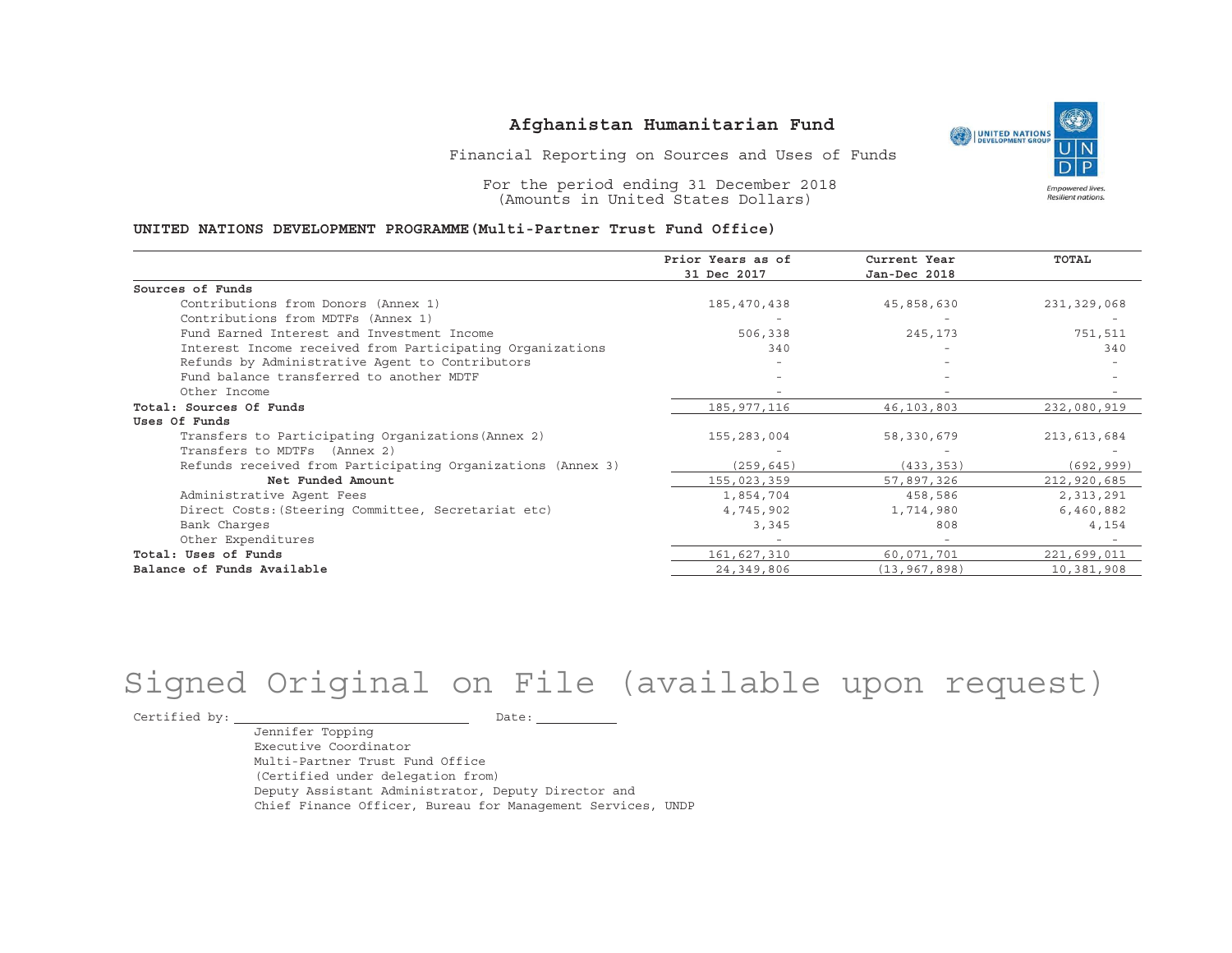

Financial Reporting on Sources and Uses of Funds

For the period ending 31 December 2018 (Amounts in United States Dollars)

#### **UNITED NATIONS DEVELOPMENT PROGRAMME(Multi-Partner Trust Fund Office)**

**Annex - 1: Contributions**

|                                | Prior Years as of | Current Year | TOTAL       |
|--------------------------------|-------------------|--------------|-------------|
|                                | 31 Dec 2017       | Jan-Dec 2018 |             |
| From Contributors              |                   |              |             |
| DEPARTMENT FOR INT'L DEVELOPME | 81,812,880        | 24,011,950   | 105,824,830 |
| GOVERNMENT OF AUSTRALIA        | 18,466,659        | 764,300      | 19,230,959  |
| GOVERNMENT OF DENMARK          | 7,407,355         | 3,032,003    | 10,439,358  |
| GOVERNMENT OF GERMANY          | 10,137,175        | 568,106      | 10,705,281  |
| GOVERNMENT OF NETHERLANDS      | 6,810,000         |              | 6,810,000   |
| GOVERNMENT OF NORWAY           | 8,169,822         | 2,163,852    | 10,333,673  |
| GOVERNMENT OF REPUBLIC OF KORE | 12,099,513        | 1,000,000    | 13,099,513  |
| GOVERNMENT OF SWITZERLAND      | 600,000           | 1,120,000    | 1,720,000   |
| Qatar Fund for Development     |                   | 1,000,000    | 1,000,000   |
| SWEDISH INT'L DEVELOPMENT COOP | 38,879,803        | 12,196,081   | 51,075,884  |
| UN Foundtn/UN Partnrshp Office |                   | 2,339        | 2,339       |
| <b>UNOCHA</b>                  | 1,087,231         |              | 1,087,231   |
| Total: Contributions           | 185,470,438       | 45,858,630   | 231,329,068 |

## Signed Original on File (available upon request)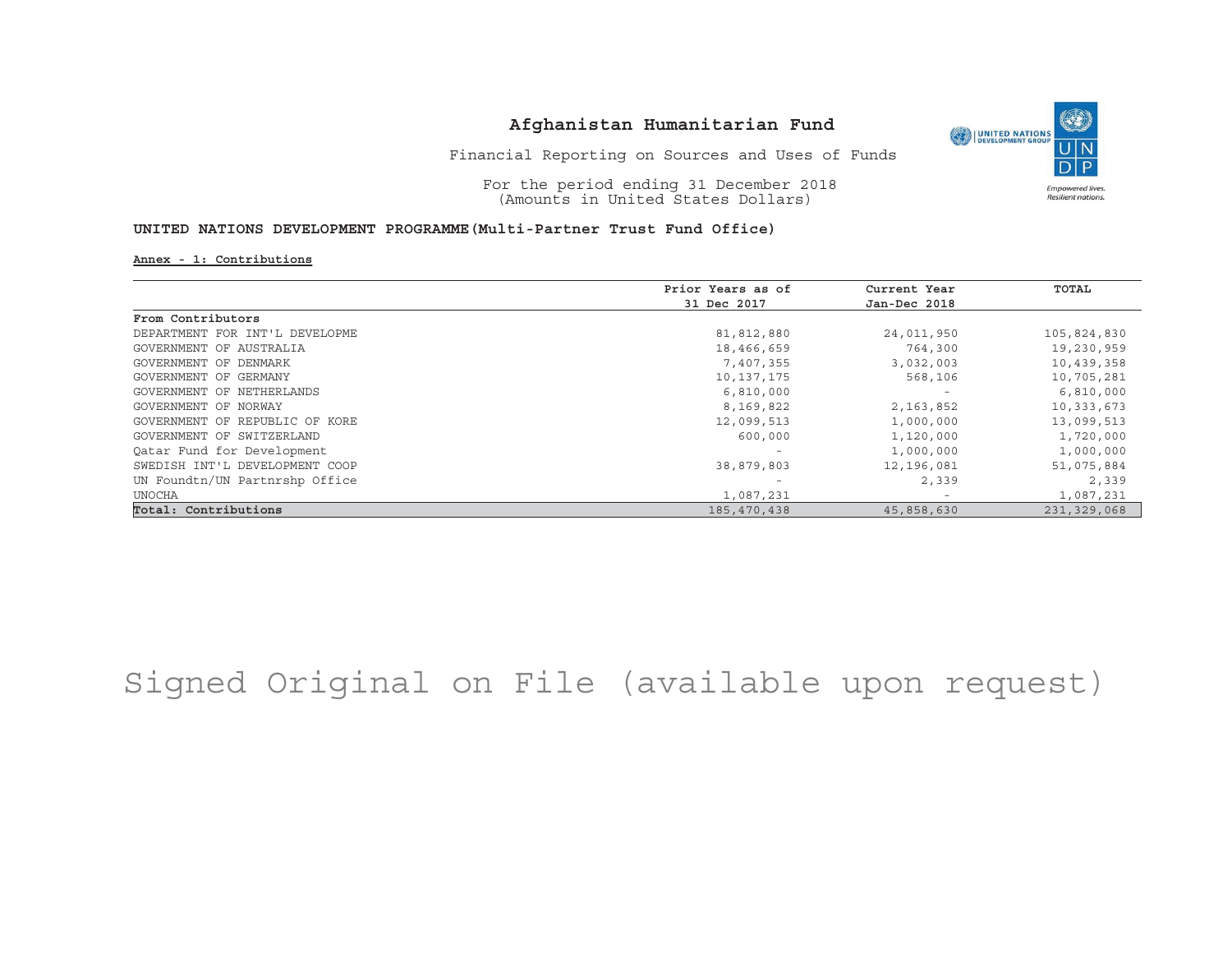

Financial Reporting on Sources and Uses of Funds

For the period ending 31 December 2018 (Amounts in United States Dollars)

#### **UNITED NATIONS DEVELOPMENT PROGRAMME(Multi-Partner Trust Fund Office)**

**Annex - 2: Transfers**

|                                | Prior Years as of | Current Year             | TOTAL       |
|--------------------------------|-------------------|--------------------------|-------------|
|                                | 31 Dec 2017       | Jan-Dec 2018             |             |
| To Participating Organizations |                   |                          |             |
| FAO                            | 983,860           | 1,500,000                | 2,483,860   |
| IOM                            | 1,449,983         | 250,000                  | 1,699,983   |
| NGO/OCHA                       | 92,672,650        | 37, 715, 746             | 130,388,397 |
| OCHA                           | 6,380,024         | 1,851,466                | 8,231,490   |
| UNFPA                          | 780,351           | $\overline{\phantom{a}}$ | 780,351     |
| UNHCR                          | 2,000,115         | 8,758,844                | 10,758,959  |
| UNICEF                         | 14,070,206        | 3,531,969                | 17,602,175  |
| UNOPS                          | $-$               | 1,505,011                | 1,505,011   |
| WFP                            | 22,443,944        | 3,054,086                | 25,498,030  |
| WHO                            | 20,881,896        | 2,015,023                | 22,896,919  |
| Total Transfers                | 161,663,028       | 60, 182, 145             | 221,845,174 |

## Signed Original on File (available upon request)